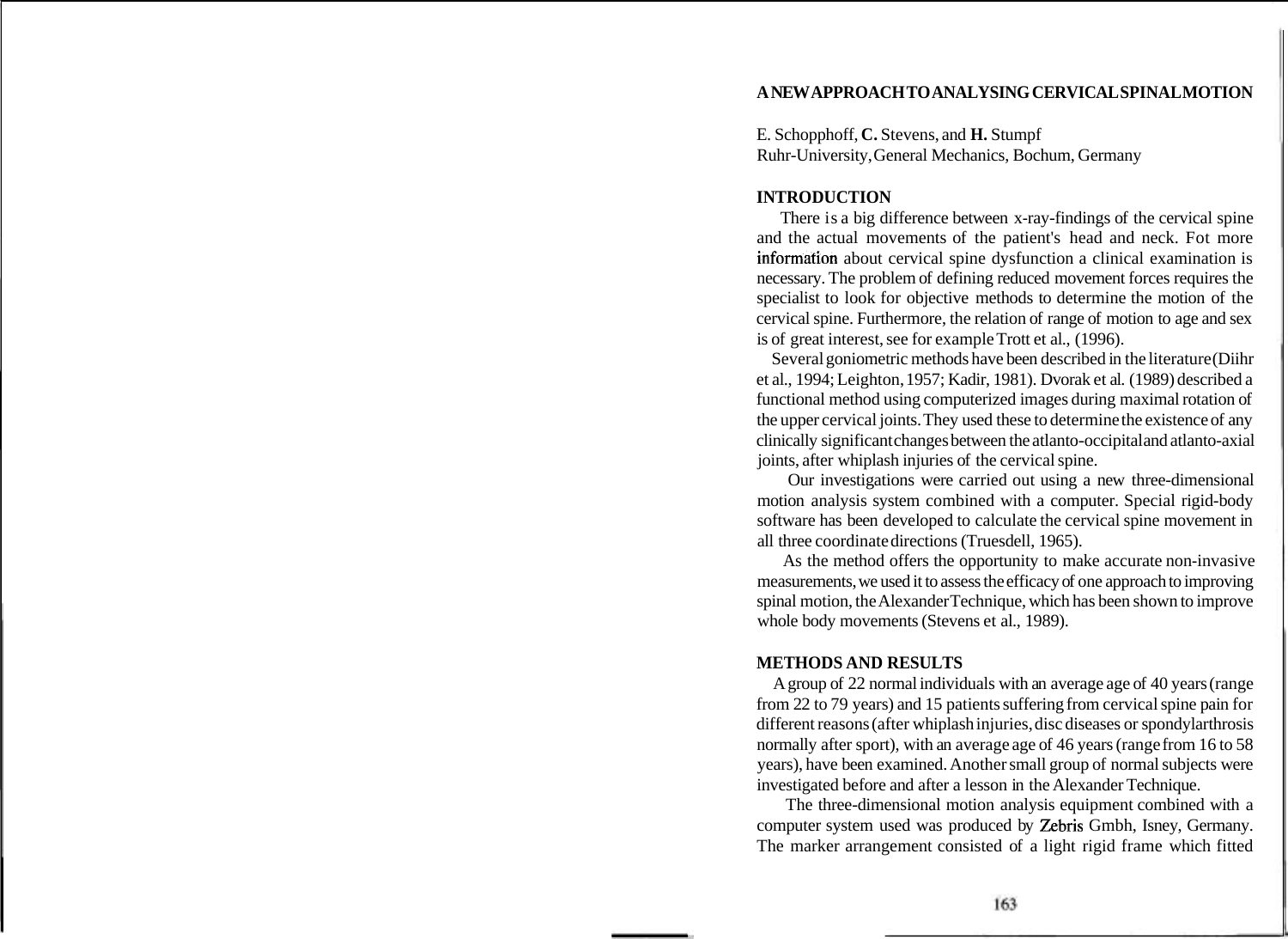comfortably on the subject's head. This specially constructed marker frame makes it possible to record the movement of the head with respect to the shoulder. The coordinate measuring system was placed in a defined position to receive the marker data from the seated subject. The method offers good intra- and inter-observer reliability.

The individuals were introduced to the purpose and methods of the survey. Their cervical spine movements were then investigated. The five exercises performed consisted of five repetitions of flexion/extension, axial rotation, lateral flexion, and rotation in both the flexed and extended position. The three angles with respect to the three coordinate axis have been plotted against time (Figure 1). The movement of the head was recorded and the computer,program calculated the individual's ranges of motion and the angular velocities in all five movements.



Figure 1. Computer plot of recorded cervical spine angles.

The computer program calculated the relationship between the angle of the cervical spine with respect to the angular velocity in all five exercises. If the motion is a simple harmonic one, the result is a smooth circle. Any deviations from this can be easily observed (Figure 2).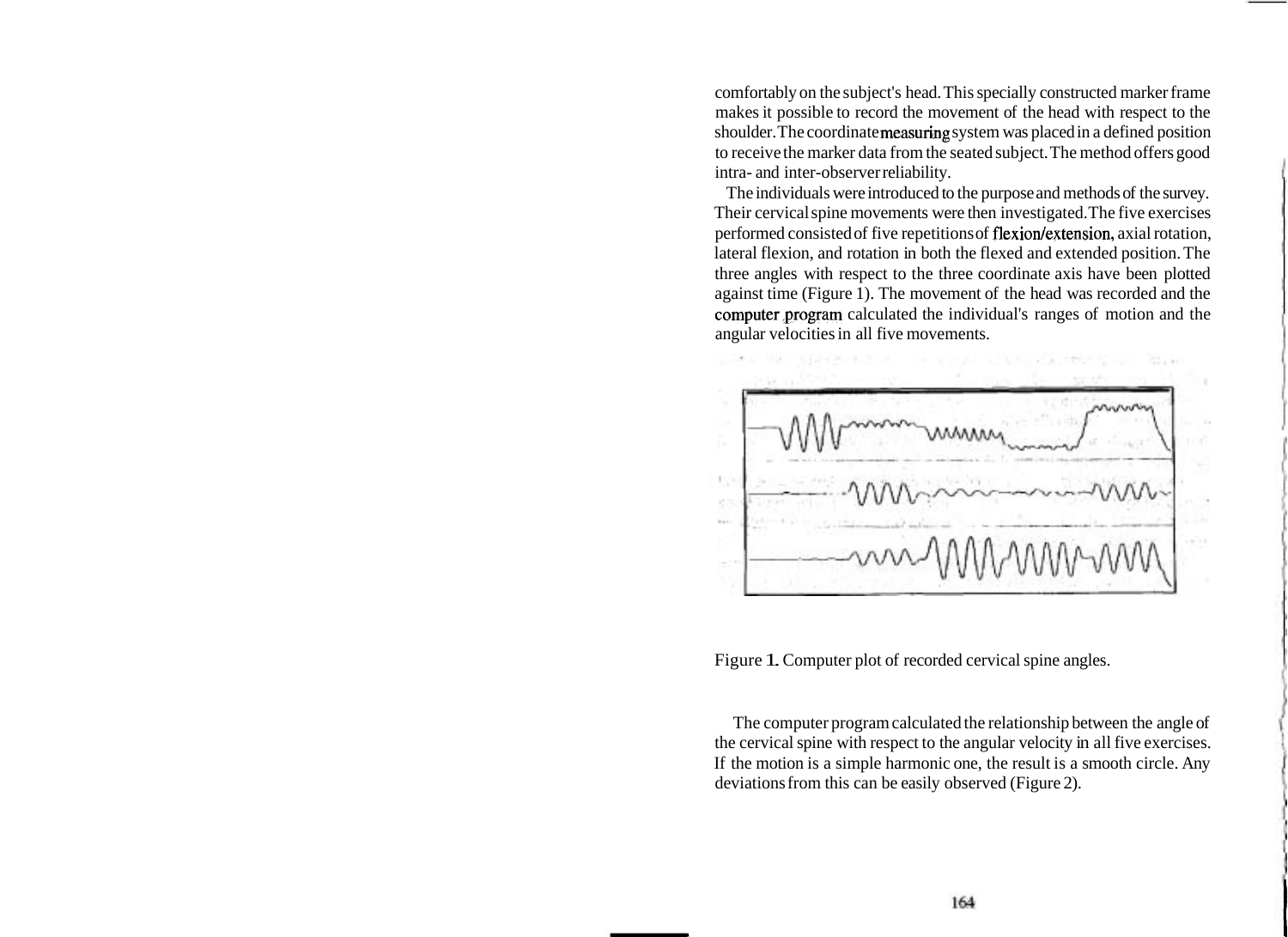

Figure 2. Computer report.

For the group of normal individuals, we found an age related decrease in the range of motion. This is in agreement with the findings of several other authors. We did not find this age related change in the patient's group.

alia Magarita

With this measurement system it is also possible to analyse combined and isolated movements in any directions (fig 2.). Due to the kind of combined motion seen with rotation in the neutral, flexed and extended positions it is possible to locate the sites responsible for the reduced range of motion to either the upper cervical spine joints  $(C0/C1$  and  $C1/C2$ ) or to the lower cervical spine joints  $(C3 - C8)$ .

We found a remarkable difference in the range of motion between well trained and normal individuals and patients suffering from any cervical spine pain. Additionally, the symmetry of the range of motion was significantly greater for well-trained and normals. The average of the angular velocity during the exercises was significant higher for the normal individuals than for the patients, irrespective of their relative ages.

In the Alexander group there was a decrease in coupled motions, suggesting an increase in the harmonic nature of the motion.

### **DISCUSSION**

The measurement system and its software enabled the angular data and its time derivative (angular velocity) to be plotted together to form a graph of angle verses angular velocity. From an inverted pendulum model we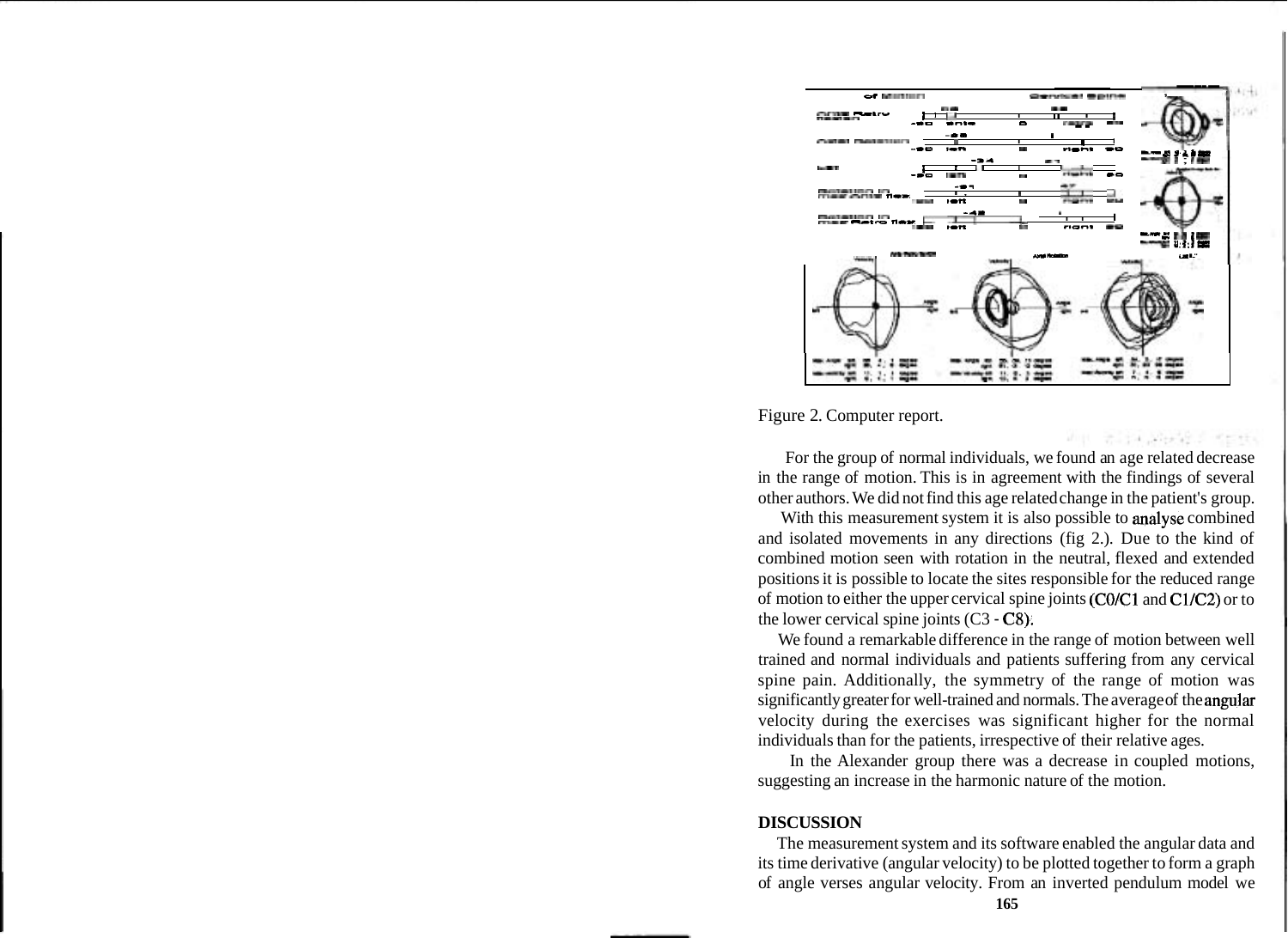developed to represent the mechanics of the head and neck, a circular plot would represent an ideal pendulum.



Figure 3. Mathematical Model.

In an ideal inverted pendulum, any disturbances from an upright steady state would be resisted by springs and the pendulum restored to the vertical. Rotations would be restored purely by de-rotations, lateral bending by lateral restoring forces and flexion/extension disturbances by pure flexion/extension righting forces.

Should the model apply to the cervical spine it would give us a useful tool to assess the integrity of the spine, and its passive and active stabilizers. The circularity of the plots is easily assessed and gives us important clues as to the kind of pathology present. One upcoming investigation we plan is to control the EMG of neck muscles prior to the testing detailed earlier.

# **CONCLUSIONS**

The movement analysis system described allows objective measurements of the decreases in the range of motion, angular velocity and in pain related coupled motions without exposing patients to X-radiation. In the future we plan to extend our investigations to a wider number and range of subjects and to further develop the inverted pendulum model discussed. This may enable a better diagnosis of cervical spinal movements.

The ease and cheapness of the measurements make them suitable for monitoring participants in sport disciplines which seem connected to cervical